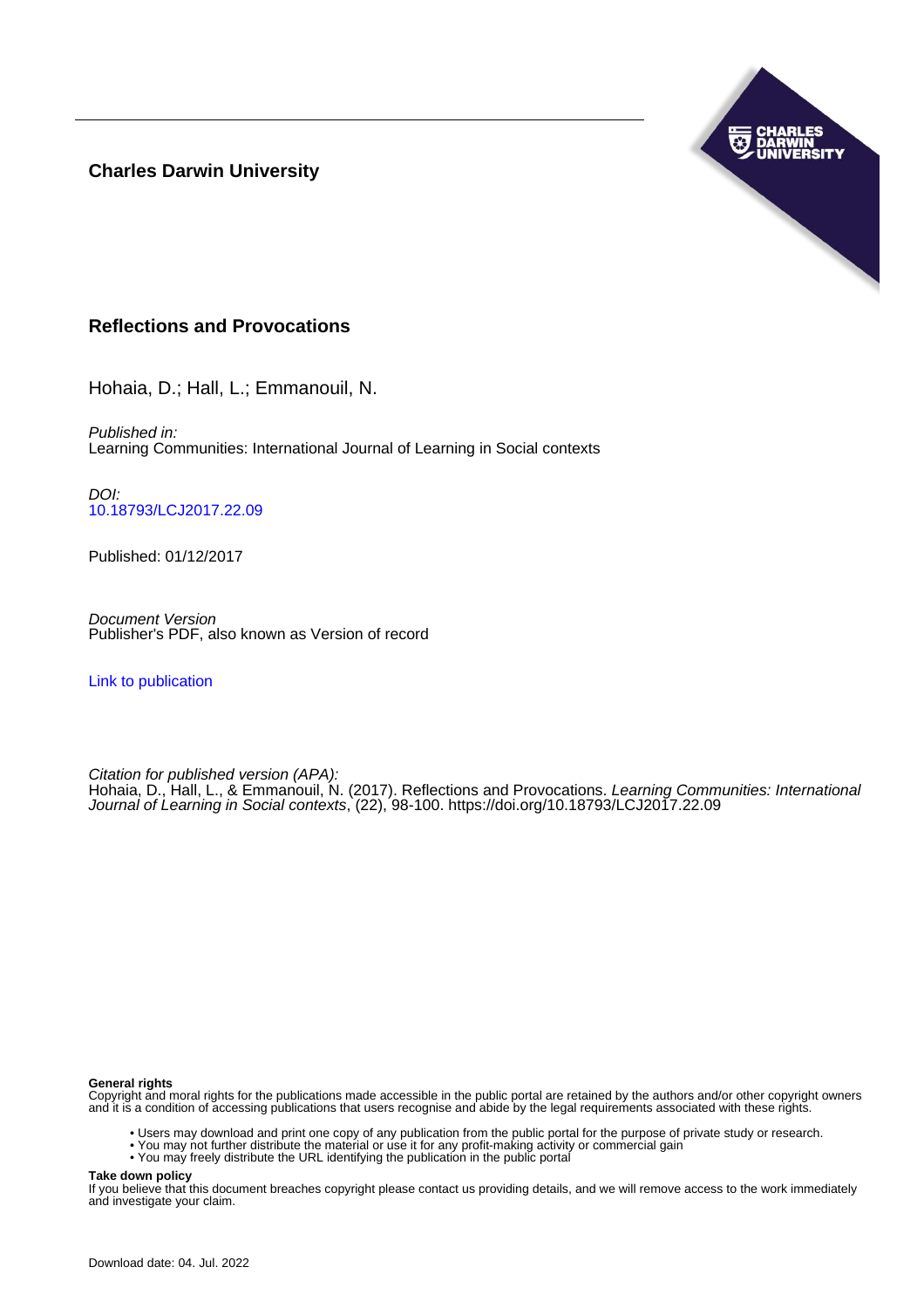## **Reflections and Provocations**

### **Debbie Hohaia**

*School of Indigenous Knowledge and Public Policy, Charles Darwin University*

*debbie.hohaia@cdu.edu.au*

**Lisa Hall**

*Batchelor Institute of Indigenous Tertiary Education*

*lisa.hall@batchelor.edu.au*

#### **Nia Emmanouil**

*Southern Cross University*

*nia.emmanouil@scu.edu.au*

There was a particular instinct that drove us to produce a special issue on decolonising knowledge practices. We thought that by paying close attention to how research is being done by researchers who are working intentionally to subvert some of the dominant Western paradigms and hegemonies, we may gain some insight into what decolonising knowledge practices look and feel like. This original instinct has been well and truly borne out by the wonderful contributions made by the papers in this issue. Each paper holds tremendous value on its own, but collectively, this issue provides us with a better understanding of the requirements and possibilities of doing decolonising knowledge work.

All papers discuss research that was undertaken in the intercultural space between Indigenous and non-Indigenous ontologies and epistemologies. It is perhaps no surprise then that all papers explicitly name the need for decolonising knowledge work to actively challenge and disrupt the Western or dominant power relationships and worldview that so often directs research. In his paper, Stuart Barlo articulates that 'the greatest act of decolonising research starts with the mindset of the individual researcher with the realisation that Indigenous Australia no longer wishes to be studied or seen as requiring someone to lift them up. What is needed is someone to walk beside them as equal partners'. Robyn Ober sought out methodologies that gave her alternatives from following a strictly Western academic approach. She states that as an Aboriginal researcher she is 'trying to expand the space to converse, to explore, to engage with multiple voices, perspectives, ideas, thoughts and truths'. Non-Indigenous researcher, Nia Emmanouil also articulates the need to be conscious and resistant to the ongoing ontological and epistemological dominance of the Western Eurocentric worldview. Lisa Hall describes the need for non-Indigenous researchers to remain conscious and alert to the colonised power relationships and imbalances that exist in research work. Explicitly naming hegemonic issues and making conscious choices to subvert embedded power relations are thus demonstrated as important aspects of the decolonising work being undertaken by these early career researchers.

Relationality emerges as a core research principle for all the contributing authors, although practiced in different ways. As non-Indigenous researchers with ongoing relational entanglements with their respective communities and participants, Sam Osborne and Hall navigate the complexities of ethics and participation, as well as relationships between people and knowledge. Debbie Hohaia and Moana Tane both explore the relational and cultural complexity of being Indigenous researchers working within complex Indigenous knowledge spaces and examined how relationships and relational trust helped them to navigate this.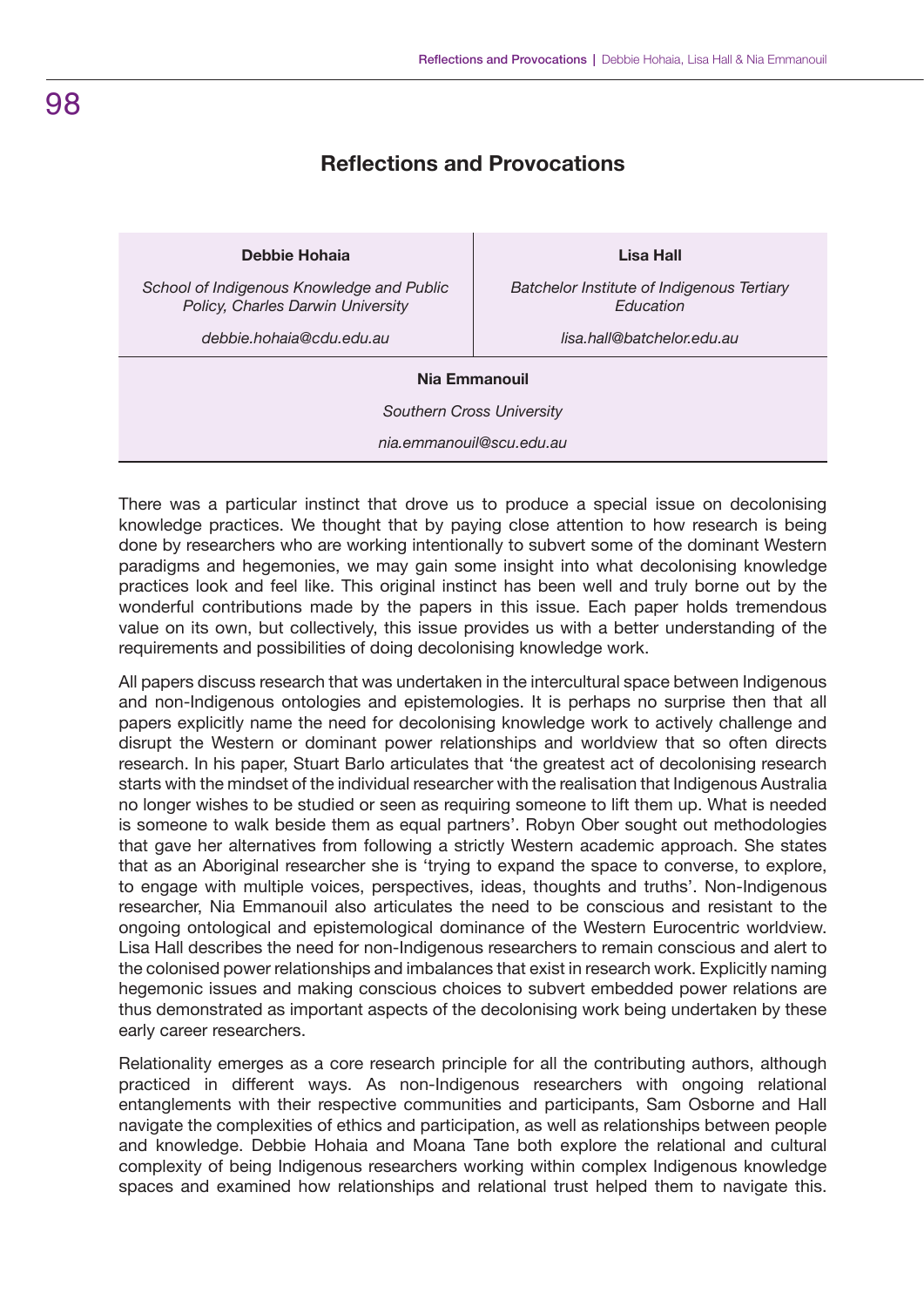Ober and Barlo are bound by deep cultural protocols around relationships that pose both opportunities and challenges for the research work undertaken. Emmanouil's paper goes beyond the notion of human interpersonal relationships and asks powerful questions about our relationships with and relational accountability to Country.

Evident in all the papers is the notion that decolonising research work requires, and can result in, the transformation of both the knowledge and the knowers. Barlo writes openly about how his participants embarked on a process of training him as the researcher, while Hohaia remarks on how she learned to regularly reflect on and critique her own ontological position. Hall reports how collaborative research enabled her and the research participants to discover ways of 'being and doing' that helped everyone develop a better understanding of the differences in how they approached things. Emmanouil reflects on the need for patience and being open to encountering and experiencing 'other' realities. These papers make visible the need for researchers to be willing to undergo ontological and epistemological shifts as instigators and participants of decolonising research. Ober describes this shift within herself as learning to be true and bringing the 'whole self' into the research process, while Tane states simply that the research process itself changed her own knowledge about herself, which is fundamental to broader reaching transformation.

'Language' and 'voice' emerge as other distinctive features of doing decolonising knowledge work. Many of the papers in this issue wrestle with issues related to language and voice. Both Tane and Osborne identify the importance of research participants being able to participate in their own language and note that this requires the researcher to somehow address the depth and nuances of language difference. Such situations require acknowledgement of the fact that there are often no words in English that can accurately convey the meaning and depth of Aboriginal and/or Māori words. The word 'sovereignty' offers one such example. If issues pertaining to language and voice are not satisfactorily addressed in the research methods and methodology, a distinct loss of understanding and the perpetuation of unchecked power relations can occur between the researcher and participants. The need to amplify, privilege and convey accuracy of meaning to the voices of Indigenous participants in decolonising research practice is paramount. Hohaia addresses this in her paper when she highlights the need to 'bring Indigenous voices to the fore' by consciously seeking opportunities in the research process to 'open dialogue', for deeper understanding. However, despite best efforts to reduce the colonial impact, she finds the dominance of standard forms of English in academia and Western institutions to be a colonising imposition and limitation. Hall also encounters this issue in her research. She countered it somewhat by allowing enough time in the process for the participants to embed their understandings in their first language by explaining and discussing concerns with other language speakers. Ober identifies language as central to her research as well noting the importance of having a shared language, Aboriginal English, between her, as researcher, and the participants. Whatever the approach, conscious attention must be paid to the language and voice of participants in decolonising research work.

There are other aspects of decolonising knowledge work that stand out in this collection. For example, Ober, Barlo, Tane and Hohaia all undertook their research with a specific Indigenist focus. Tane asserts the importance of upholding an Indigenous research agenda, while Ober also acknowledges herself as part of a global movement of Indigenist research that is making space for new fresher ways to do research by drawing on traditional knowledge practices. Barlo highlights how Indigenous research can reflect the authority and foundations of Indigenous Knowledge systems. Hohaia reflects upon this within her choice of methodology stating that her research needed to incorporate cosmology, worldview, epistemology and ethical beliefs that were congruous with Indigenous Knowledge systems. The Indigenous researchers writing in this issue explicitly identify the need for the decolonising practices to adhere to and be respectful of the 'ancient protocols' (Barlo) of Indigenous Knowledge systems.